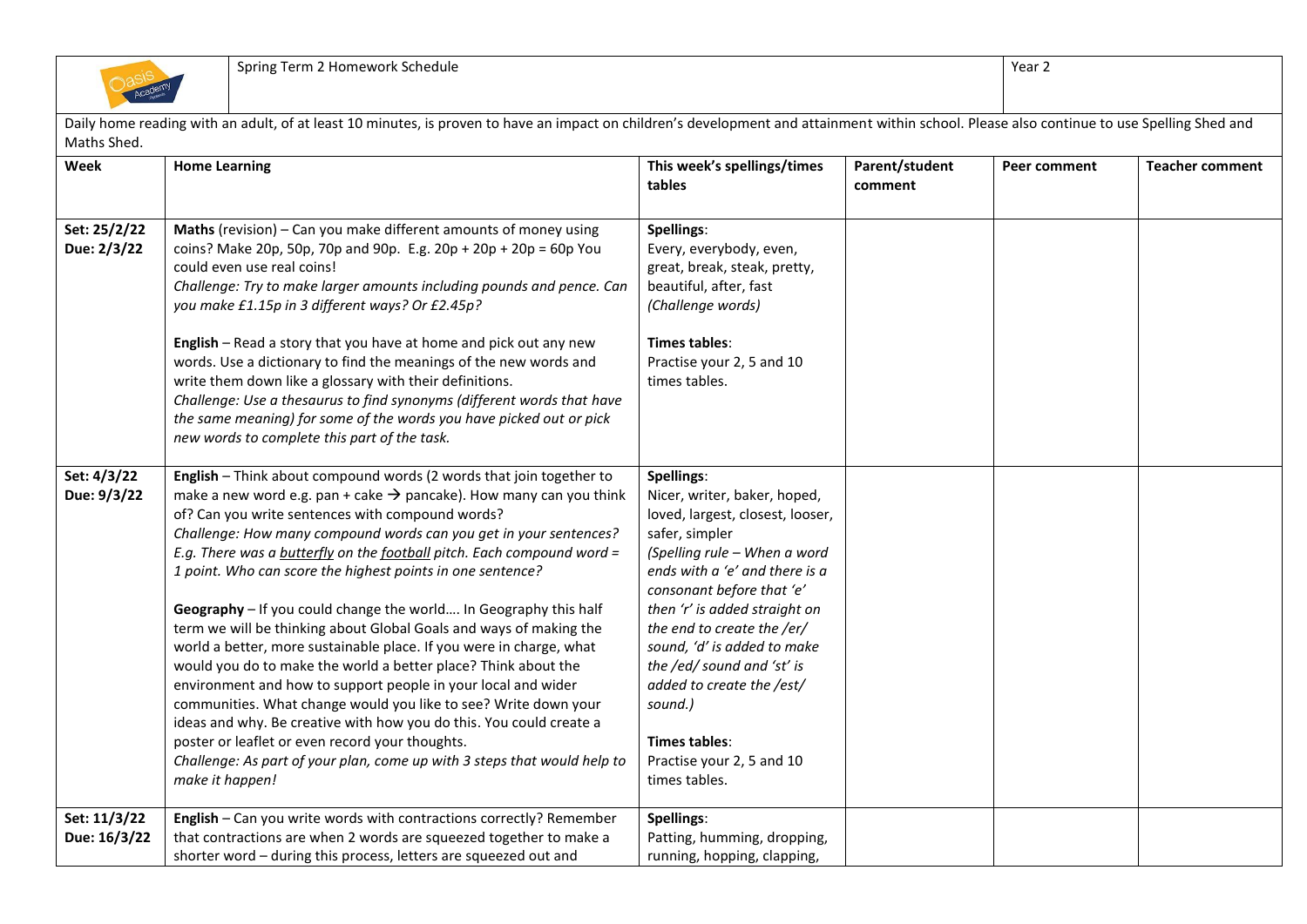|                              | replaced with an apostrophe. E.g. did not $\rightarrow$ didn't Create a grid in your<br>book showing the words and their contraction.<br>$l$ am $\rightarrow$ I'm<br>You are $\rightarrow$ you're<br>Challenge: Practise spelling the contractions you have written down and<br>write a sentence for each one.<br>Maths - Go on a 2D shape hunt! You can either do this in your house or<br>on a walk in the local area. See if you can describe the shapes using the<br>words sides, corners, straight, curved.<br>Challenge: Have a go at drawing the different 2D shapes you have found<br>using a ruler where necessary. Can you sort them in different ways? E.g.<br>Amount of sides, curved or straight sides etc.                                                                                                                               | sitting, flipping, wrapping,<br>slipping<br>(Spelling rule -adding 'ing' to<br>words of one syllable. The last<br>letter is doubled to keep the<br>short vowel sound)<br>Times tables:<br>Practise your 2, 5 and 10<br>times tables.                                                                            |  |  |
|------------------------------|--------------------------------------------------------------------------------------------------------------------------------------------------------------------------------------------------------------------------------------------------------------------------------------------------------------------------------------------------------------------------------------------------------------------------------------------------------------------------------------------------------------------------------------------------------------------------------------------------------------------------------------------------------------------------------------------------------------------------------------------------------------------------------------------------------------------------------------------------------|-----------------------------------------------------------------------------------------------------------------------------------------------------------------------------------------------------------------------------------------------------------------------------------------------------------------|--|--|
| Set: 18/3/22<br>Due: 23/3/22 | English - Write a poem about a tree! Head outside, if it is safe for you to<br>do so, and observe a tree. What does it look like? Feel like? Smell like?<br>Does it make any sound? What does it feel like when you hug the tree?<br>Include all of these ideas as you are writing your poem. You can write<br>this however you like! Perhaps even as an acrostic poem.<br>Т<br>R<br>E<br>E<br>Challenge: Can you make your poem rhyme?<br>Science - Whilst you are outside observing the tree, you could also take<br>a walk to observe whether any new plants have grown. As it is Spring<br>time, you should start to see more plants sprouting up. Take some time<br>to enjoy nature!<br>Challenge: Can you identify the different plants that you spot? Make a<br>log of the plants you spot and include the names and a drawing of the<br>plant. | Spellings:<br>Patted, hummed, dropped,<br>clapped, clipped, wrapped,<br>napped, ripped, drummed,<br>dragged<br>(Spelling rule - adding 'ed' to<br>words of one syllable. The last<br>letter is doubled to keep the<br>short vowel sound.)<br><b>Times tables:</b><br>Practise your 2, 5 and 10<br>times tables. |  |  |
| Set: 25/3/22<br>Due: 30/3/22 | Art - In Art this half term we have been learning about printing. Have a<br>go at creating a patterned cardboard tile at home using printing to<br>create different patterns. Use anything you can find (potatoes, toilet roll<br>tubes etc.). Cut out a square piece of cardboard and decorate it with<br>lots of intricate patterns!<br>$rac{1}{2}$<br>Challenge: Can you create a repeating pattern with more than 3<br>shapes/objects?                                                                                                                                                                                                                                                                                                                                                                                                             | Spellings:<br>All, ball, call, walk, talk,<br>always, fall, small, also, bald<br>(Spelling rule - The /or/ sound<br>spelled 'a' before II and I)<br>Times tables:                                                                                                                                               |  |  |